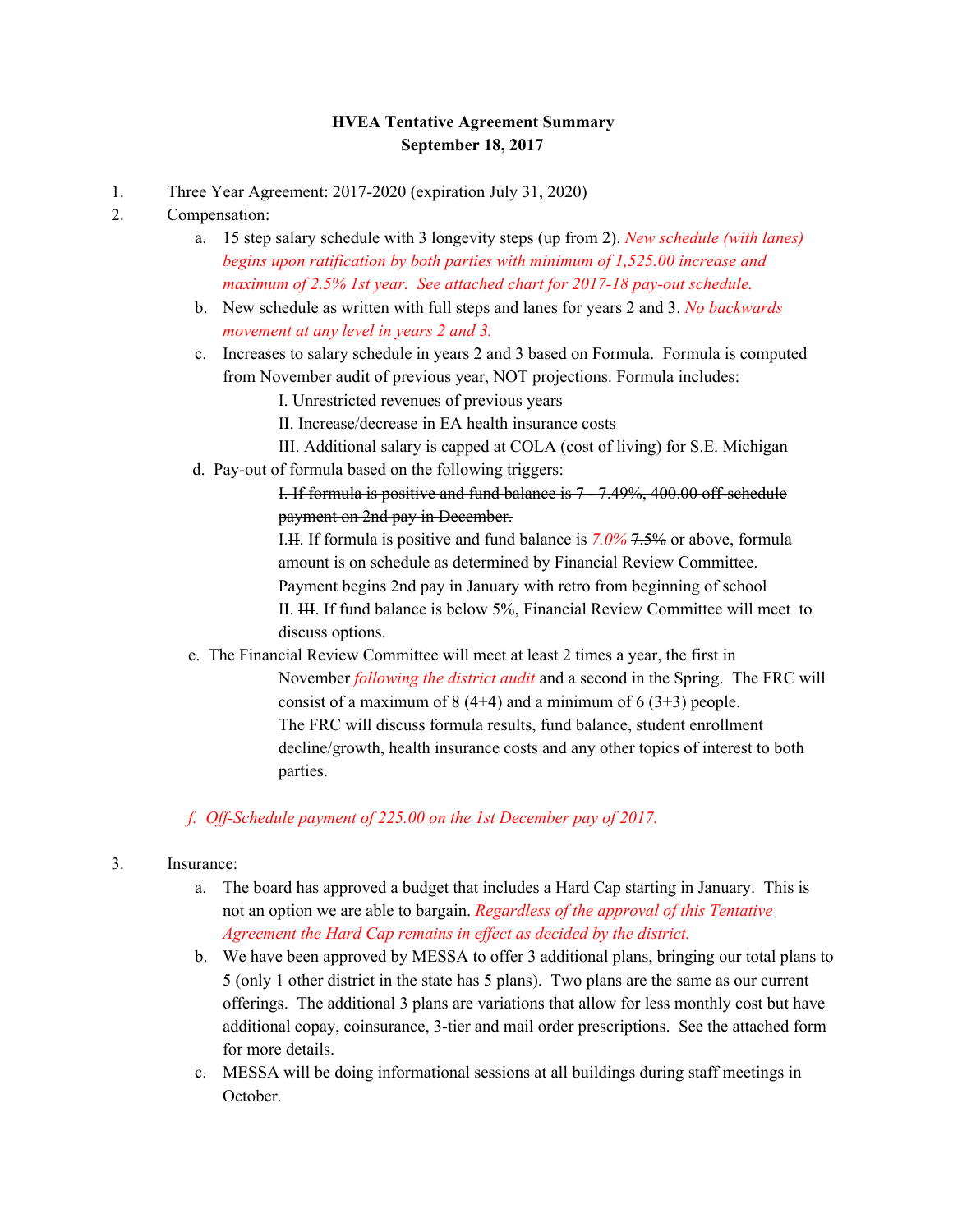- d. Employee contributions will be spread over 24 pays from the previous 20 pay system.
- e. Cash in lieu remains at \$3,281.00. *If 142 members take cash in lieu, amount is \$4,200.00. If 162 members, amount is \$5,000.00. This formula will apply each year during Open Enrollment.*
- 4. Spring Conferences: Eliminated!
- 5. Central Sick Bank: Clarification of language to replenish sick bank when it gets low.
- 6. Contract Maintenance Committee: Clarification of language to mandate that the CMC meet on a regular basis.
- 7. Schedule B: A committee met over the course of 2 years to revise and modernize. *Schedule B. The new version will be implemented starting in year 2 of the contract. All current employees on Schedule B will be held harmless to any negative percentage changes, as well as being held harmless when moved to the new salary schedule in 18/19. Longevity steps (Lane A) will be added as well.*
- 8. New Hire Steps: Change language that mandates new hires get up to 5 years of steps for previous experience. Allows HR to give less at their discretion.
- 9. Working Conditions: A lengthy list of working conditions will be moved to the Contract Maintenance Committee for additional work towards Letter of Agreement. Issues include class size, prep time, provided materials, testing loads and more.
	- *a. Elementary - stipend of 250.00 per semester for each student over class load.*
	- *b. Elementary Specials and Secondary - 50.00 per semester for each student over class load.*
	- *c. Secondary - 1,750.00 stipend per semester for large group instruction. Must be at least 25 over class load (189) with a cap of 50 over (214).*
	- *d. All overages require agreement of teacher, HVEA and administration.*
	- *e. Kindergarten class size reduced to 27 for years 2 and 3 of contract.*
	- *f. Guest Teacher available to all elementary buildings for 2 days to facilitate literacy testing by classroom teacher. Each building will determine how guest teacher is shared for those 2 days.*
	- *g. Contract Maintenance Committee will convene within 30 days of ratification to address the remaining working conditions gathered in the Spring 2017 member survey. CMC will work for solutions and possible Letter(s) of Agreement.*